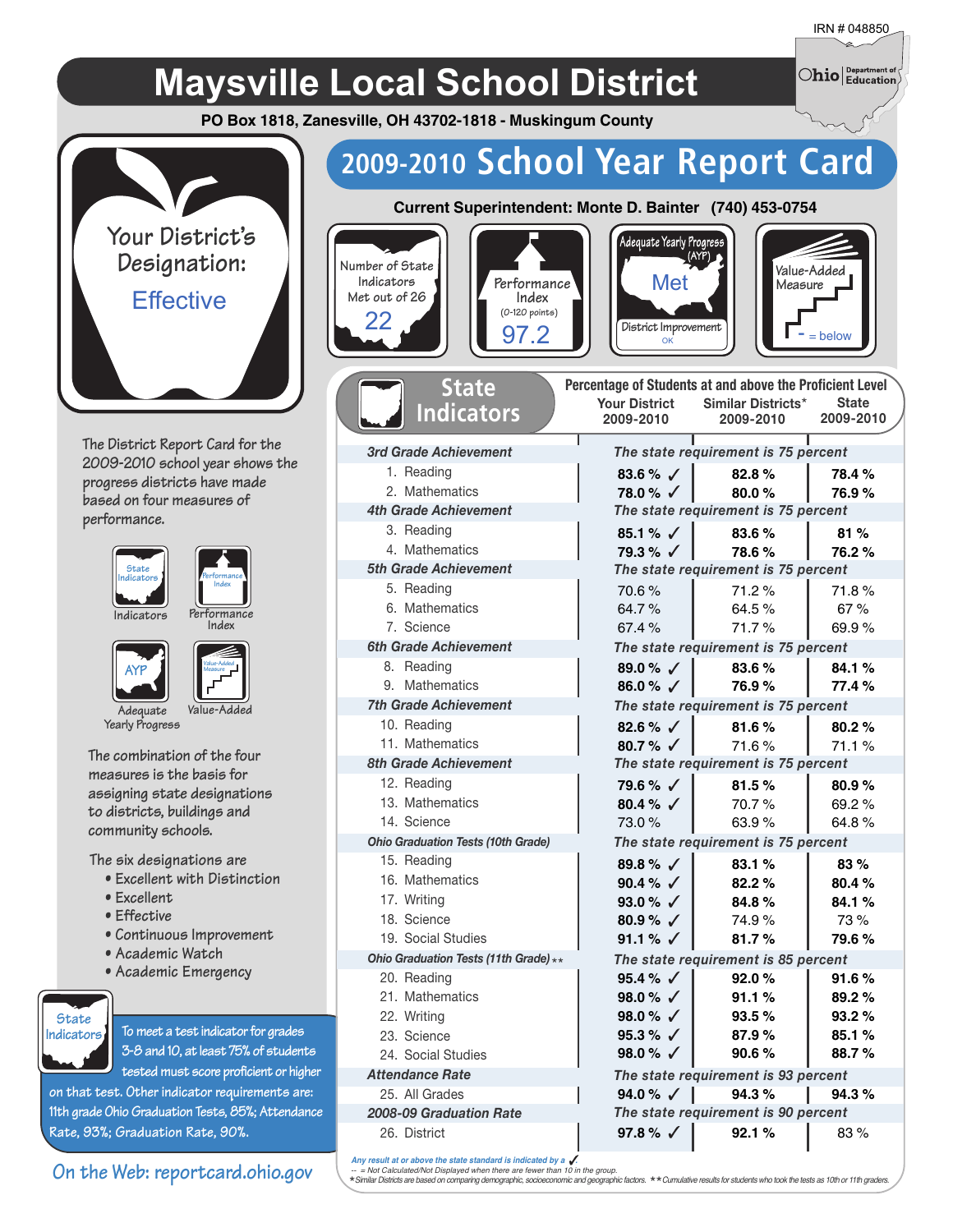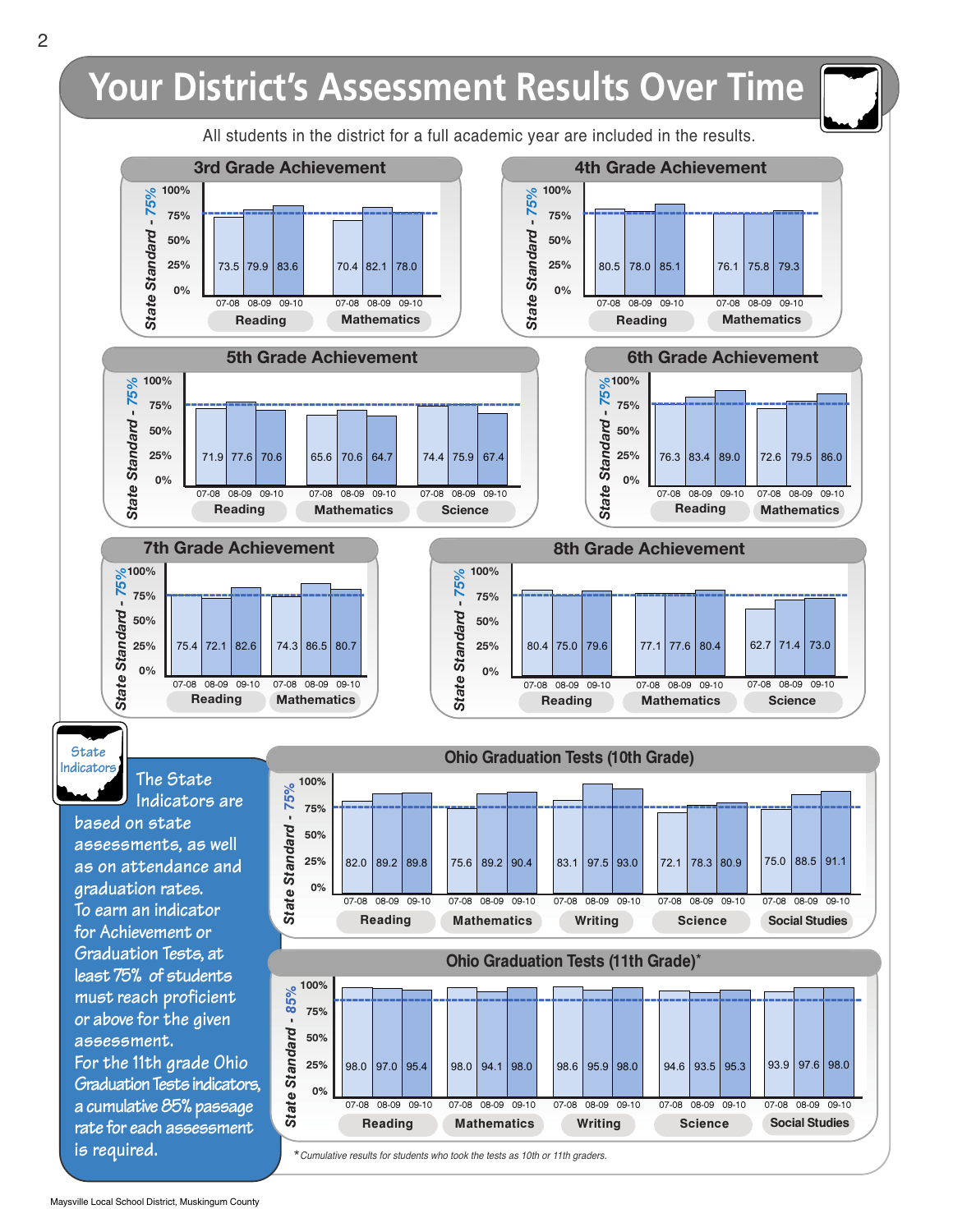### **Performance Index Performance Index**

### **Performance Index Calculations for the 2009-2010 School Year**

| <b>Performance Level Across Grades</b><br>3-8 and 10 for all Tested Subjects<br>(Includes every student enrolled in<br>the district for a full academic year) |              | Percentage | X      | Weight | $=$ | <b>Points</b> |
|---------------------------------------------------------------------------------------------------------------------------------------------------------------|--------------|------------|--------|--------|-----|---------------|
|                                                                                                                                                               | Untested     | 0.0        | X      | 0.0    | $=$ | 0.0           |
|                                                                                                                                                               | Limited      | 5.3        | X      | 0.3    | $=$ | 1.6           |
|                                                                                                                                                               | <b>Basic</b> | 13.6       | X      | 0.6    | $=$ | 8.2           |
|                                                                                                                                                               | Proficient   | 37.6       | $\chi$ | 1.0    | $=$ | 37.6          |
|                                                                                                                                                               | Accelerated  | 23.8       | X      | 1.1    | $=$ | 26.2          |
|                                                                                                                                                               | Advanced     | 19.7       | X      | 1.2    | $=$ | 23.6          |
| <b>Your District's Performance Index</b><br>97.2                                                                                                              |              |            |        |        |     |               |



**The Performance Index reflects the achievement of every student enrolled for the fullacademic**

**year. The Performance Index is a weighted average that includes all tested subjects and grades and untested students. The greatest weight is given to advanced scores (1.2); the weights decrease for each performance level and a weight of zero is given to untested students. This results in a scale from 0 to 120 points. The Performance Index can be compared across years to show district achievement trends.**

#### **Performance Index Over Time**

| 2009-2010 | 2008-2009 | 2007-2008 |
|-----------|-----------|-----------|
| 97.2      | 95.3      | 92.7      |

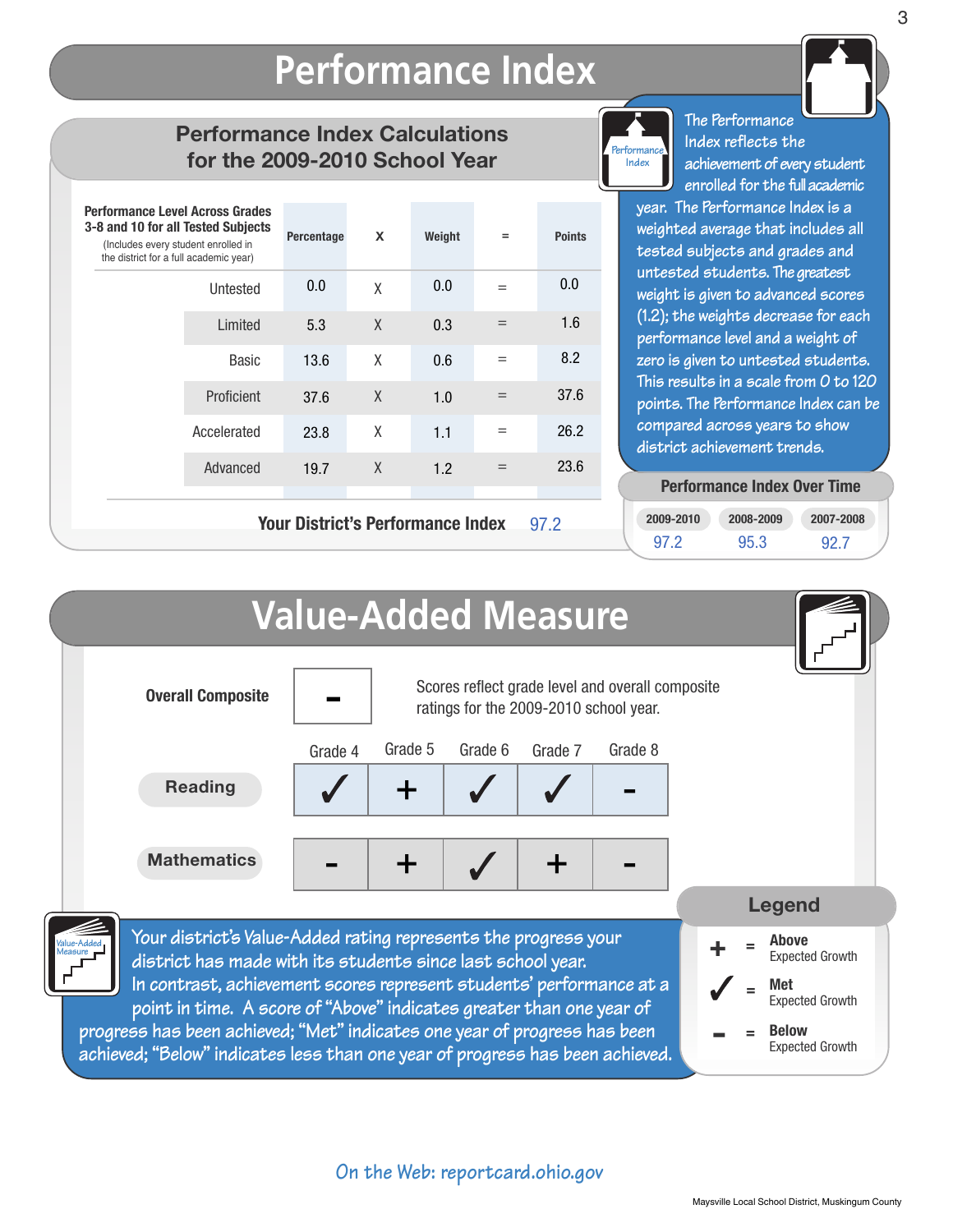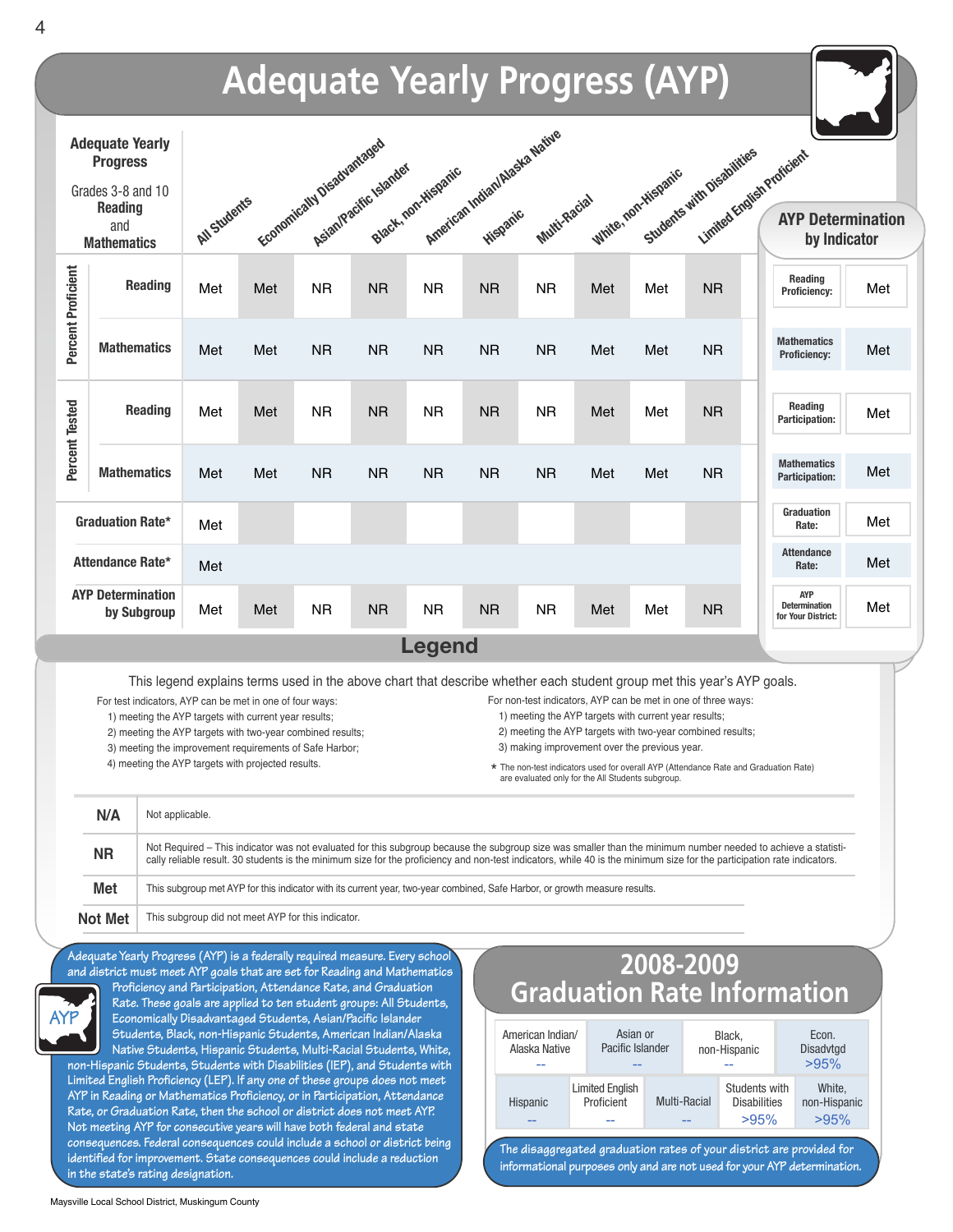| Non-<br>Asian or<br>Students<br>American<br>Non-<br>White,<br>Black,<br>Multi-<br>Econ.<br>Pacific<br>Hispanic<br>Disabled<br>with<br>Migrant<br>Indian/<br>Racial<br>non-Hispanic<br>non-Hispanic<br>Disadvtod<br>Alaska Native<br><b>Students</b><br><b>Disabilities</b><br>Islander                                                                                                                                                                                                                                                                                                                                                        | Limited<br>Econ.<br>English<br>Disadvtgd<br>Proficient | Female                                                                                                                                                                           | Male                                 |  |  |  |  |  |  |  |
|-----------------------------------------------------------------------------------------------------------------------------------------------------------------------------------------------------------------------------------------------------------------------------------------------------------------------------------------------------------------------------------------------------------------------------------------------------------------------------------------------------------------------------------------------------------------------------------------------------------------------------------------------|--------------------------------------------------------|----------------------------------------------------------------------------------------------------------------------------------------------------------------------------------|--------------------------------------|--|--|--|--|--|--|--|
|                                                                                                                                                                                                                                                                                                                                                                                                                                                                                                                                                                                                                                               |                                                        |                                                                                                                                                                                  |                                      |  |  |  |  |  |  |  |
| <b>Percentage of Students Scoring Limited</b>                                                                                                                                                                                                                                                                                                                                                                                                                                                                                                                                                                                                 |                                                        |                                                                                                                                                                                  |                                      |  |  |  |  |  |  |  |
| 12.0<br>0.0<br>5.6<br>4.1<br>2.9<br>0.0<br>Reading<br>$\overline{\phantom{a}}$<br>--<br>$-$<br>0.0<br>0.0<br>0.0<br>0.0<br>Writing<br>$\overline{\phantom{a}}$<br>$\qquad \qquad -$<br>$-$<br>--<br>$-$<br>$\overline{\phantom{a}}$<br>3.3<br>6.5<br>18.3<br><b>Mathematics</b><br>10.5<br>4.3<br>14.3<br>$\overline{a}$<br>$\overline{a}$<br>$\overline{a}$<br>$\overline{\phantom{a}}$<br>Science<br>0.0<br>3.3<br>3.0<br>8.3<br>1.3<br>$\overline{\phantom{a}}$<br>$-$<br>--<br>$\overline{\phantom{a}}$<br><b>Social Studies</b><br>1.2<br>2.6<br>1.6<br>6.5<br>$-$<br>--<br>$\overline{\phantom{a}}$                                     | 7.8<br>0.0<br>9.9<br>6.2<br>4.2                        | 5.3<br>$\overline{\phantom{a}}$<br>0.0<br>$\frac{1}{2}$<br>6.8<br>$\overline{\phantom{a}}$<br>5.2<br>$\overline{\phantom{a}}$<br>3.5<br>-−                                       | 5.7<br>0.0<br>6.7<br>2.6<br>1.4      |  |  |  |  |  |  |  |
| <b>Percentage of Students Scoring Basic</b>                                                                                                                                                                                                                                                                                                                                                                                                                                                                                                                                                                                                   |                                                        |                                                                                                                                                                                  |                                      |  |  |  |  |  |  |  |
| 35.7<br>15.8<br>11.5<br>9.0<br>24.5<br>7.6<br>Reading<br>--<br>$\overline{\phantom{a}}$<br>7.1<br>19.4<br>1.2<br>4.0<br>Writing<br>$\overline{\phantom{m}}$<br>--<br>--<br>$\overline{\phantom{a}}$<br>14.3<br>15.8<br>13.6<br>20.7<br>8.9<br>12.1<br><b>Mathematics</b><br>$-$<br>--<br>$\qquad \qquad -$<br>Science<br>20.0<br>22.6<br>20.2<br>34.5<br>13.8<br>$\overline{\phantom{a}}$<br>--<br>--<br>$\overline{\phantom{a}}$<br><b>Social Studies</b><br>5.8<br>12.9<br>5.8<br>4.8<br>$-$<br>$\overline{\phantom{a}}$                                                                                                                    | 15.4<br>14.1<br>17.9<br>30.4<br>7.0                    | 10.4<br>$\overline{\phantom{a}}$<br>3.5<br>--<br>14.1<br>$\overline{\phantom{a}}$<br>24.1<br>$\overline{\phantom{a}}$<br>7.1<br>-−                                               | 13.1<br>11.1<br>13.1<br>21.1<br>5.6  |  |  |  |  |  |  |  |
| <b>Percentage of Students Scoring Proficient</b>                                                                                                                                                                                                                                                                                                                                                                                                                                                                                                                                                                                              |                                                        |                                                                                                                                                                                  |                                      |  |  |  |  |  |  |  |
| 35.7<br>31.6<br>42.9<br>43.4<br>38.9<br>37.2<br>Reading<br>$\overline{a}$<br>--<br>$\overline{\phantom{a}}$<br>64.5<br>52.3<br>56.5<br>54.8<br>Writing<br>$\overline{a}$<br>$\overline{\phantom{a}}$<br>$\overline{\phantom{a}}$<br>$-$<br>35.3<br>31.0<br><b>Mathematics</b><br>57.1<br>26.3<br>36.2<br>30.3<br>$-$<br>$-$<br>$\overline{\phantom{a}}$<br>Science<br>10.0<br>29.5<br>25.0<br>29.7<br>30.8<br>$\overline{a}$<br>$-$<br>$\overline{\phantom{a}}$<br><b>Social Studies</b><br>27.3<br>25.4<br>32.3<br>19.8<br>$-1$<br>$\overline{\phantom{a}}$                                                                                  | 47.4<br>62.0<br>38.8<br>27.2<br>35.2                   | 43.0<br>$\overline{\phantom{a}}$<br>55.3<br>$\overline{\phantom{a}}$<br>37.9<br>$\mathbf{u}$<br>32.5<br>$-$<br>28.2<br>$-$                                                       | 42.1<br>58.3<br>32.3<br>25.0<br>25.0 |  |  |  |  |  |  |  |
| <b>Percentage of Students Scoring Accelerated</b>                                                                                                                                                                                                                                                                                                                                                                                                                                                                                                                                                                                             |                                                        |                                                                                                                                                                                  |                                      |  |  |  |  |  |  |  |
| 36.8<br>25.0<br>27.9<br>11.5<br>32.5<br>21.4<br>Reading<br>--<br>$\overline{\phantom{a}}$<br>9.7<br>35.1<br>41.3<br>46.5<br>Writing<br>$\overline{\phantom{a}}$<br>$\overline{\phantom{a}}$<br>$-$<br>$\qquad \qquad -$<br>$\overline{\phantom{a}}$<br>$\overline{\phantom{a}}$<br><b>Mathematics</b><br>20.2<br>16.8<br>7.1<br>31.6<br>19.6<br>21.4<br>$-$<br>$-$<br>$\overline{\phantom{a}}$<br>Science<br>50.0<br>26.7<br>27.7<br>21.4<br>31.7<br>$\overline{\phantom{a}}$<br>--<br>$\overline{\phantom{a}}$<br>--<br><b>Social Studies</b><br>25.8<br>25.3<br>25.4<br>27.9<br>$\overline{a}$<br>$-$<br>$\overline{\phantom{a}}$           | 18.3<br>21.1<br>18.0<br>22.2<br>22.5                   | 25.0<br>$\overline{\phantom{a}}$<br>41.2<br>$\overline{\phantom{a}}$<br>17.3<br>$\overline{\phantom{a}}$<br>24.9<br>$\overline{\phantom{a}}$<br>28.2<br>$\overline{\phantom{a}}$ | 25.0<br>27.8<br>21.9<br>28.4<br>22.2 |  |  |  |  |  |  |  |
| <b>Percentage of Students Scoring Advanced</b>                                                                                                                                                                                                                                                                                                                                                                                                                                                                                                                                                                                                |                                                        |                                                                                                                                                                                  |                                      |  |  |  |  |  |  |  |
| 7.1<br>15.8<br>15.1<br>13.0<br>19.8<br>15.6<br>Reading<br>$\overline{a}$<br>--<br>$\overline{\phantom{a}}$<br>1.3<br>6.5<br>0.0<br>Writing<br>0.0<br>$\overline{\phantom{a}}$<br>$\overline{\phantom{a}}$<br>$\overline{a}$<br>$\overline{\phantom{a}}$<br>$-$<br>$-$<br>Mathematics<br>13.9<br>35.4<br>7.1<br>15.8<br>25.0<br>27.2<br>$-$<br>$\qquad \qquad -$<br>$-$<br>$\hspace{0.1mm}-\hspace{0.1mm}-\hspace{0.1mm}$<br>Science<br>18.0<br>10.7<br>22.3<br>20.0<br>19.4<br>$-1$<br>$-$<br>$-$<br>$-$<br>$\overline{\phantom{a}}$<br><b>Social Studies</b><br>39.0<br>22.6<br>45.3<br>42.9<br>--<br>$-$<br>$-$<br>$\overline{\phantom{a}}$ | 11.0<br>2.8<br>15.4<br>14.0<br>31.0                    | 16.3<br>$\overline{\phantom{a}}$<br>0.0<br>$\frac{1}{2}$<br>23.8<br>$\overline{\phantom{a}}$<br>13.3<br>$\sim$<br>32.9<br>$\overline{a}$                                         | 14.0<br>2.8<br>25.9<br>22.8<br>45.8  |  |  |  |  |  |  |  |

### Your District's Percentage of Students at Each Performance Level

### **Your District's Students 2009-2010**

| <b>Average Daily</b><br><b>Student</b><br>Enrollment | Black.<br>non-<br><b>Hispanic</b> | American<br>Indian or<br>Alaska Native | Asian or<br><b>Pacific</b><br><b>Islander</b> | <b>Hispanic</b> | <b>Multi-Racial</b> | White,<br>non-<br><b>Hispanic</b> | <b>Economically</b><br><b>Disadvantaged</b> | <b>Limited</b><br><b>Enalish</b><br><b>Proficient</b> | <b>Students</b><br>with<br><b>Disabilities</b> | <b>Migrant</b> |  |
|------------------------------------------------------|-----------------------------------|----------------------------------------|-----------------------------------------------|-----------------|---------------------|-----------------------------------|---------------------------------------------|-------------------------------------------------------|------------------------------------------------|----------------|--|
| 2313                                                 | $.4\%$                            | $- -$                                  | $- -$                                         | $- -$           | 1%                  | 95.9%                             | 7%<br>50.7                                  | $- -$                                                 | 18.6%                                          | $- -$          |  |

-- = Not Calculated/Not Displayed when there are fewer than 10 in the group.

**Number of Limited English Proficient Students Excluded from Accountability Calculations**

**Under the federal No Child Left Behind Act, states are required to report certain data about schools and teachers. Data presented here are for reporting purposes only and are not used in the computation of the state designation for districts and schools.**

### **Federally Required School Teacher Information**

|                                                                                                                                                                        | <b>All Schools in</b><br><b>Your District</b> | <b>High-Poverty</b><br><b>Schools Located</b><br>in Your District* | <b>Low-Poverty</b><br><b>Schools Located</b><br>in Your District* |
|------------------------------------------------------------------------------------------------------------------------------------------------------------------------|-----------------------------------------------|--------------------------------------------------------------------|-------------------------------------------------------------------|
| Percentage of teachers with at least a Bachelor's Degree                                                                                                               | 99.2                                          | 0.0                                                                | 0.0                                                               |
| Percentage of teachers with at least a Master's Degree                                                                                                                 | 57.9                                          | 0.0                                                                | 0.0                                                               |
| Percentage of core academic subject elementary and secondary<br>classes not taught by highly qualified teachers                                                        | 0.0                                           |                                                                    |                                                                   |
| Percentage of core academic subject elementary and secondary<br>classes taught by properly certified teachers                                                          | 98.5                                          |                                                                    |                                                                   |
| Percentage of core academic subject elementary and secondary classes taught by<br>teachers with temporary, conditional or long-term substitute certification/licensure | 0.0                                           |                                                                    |                                                                   |

-- = Not Calculated/Not Displayed when there are fewer than 10 in the group.

\*High-poverty schools are those ranked in the top quartile based on the percentage of economically disadvantaged students. Low-poverty schools are those ranked in the bottom quartile based on the percentage of economically disadvantaged students. A district may have buildings in both quartiles, in just one quartile or in neither quartile.

--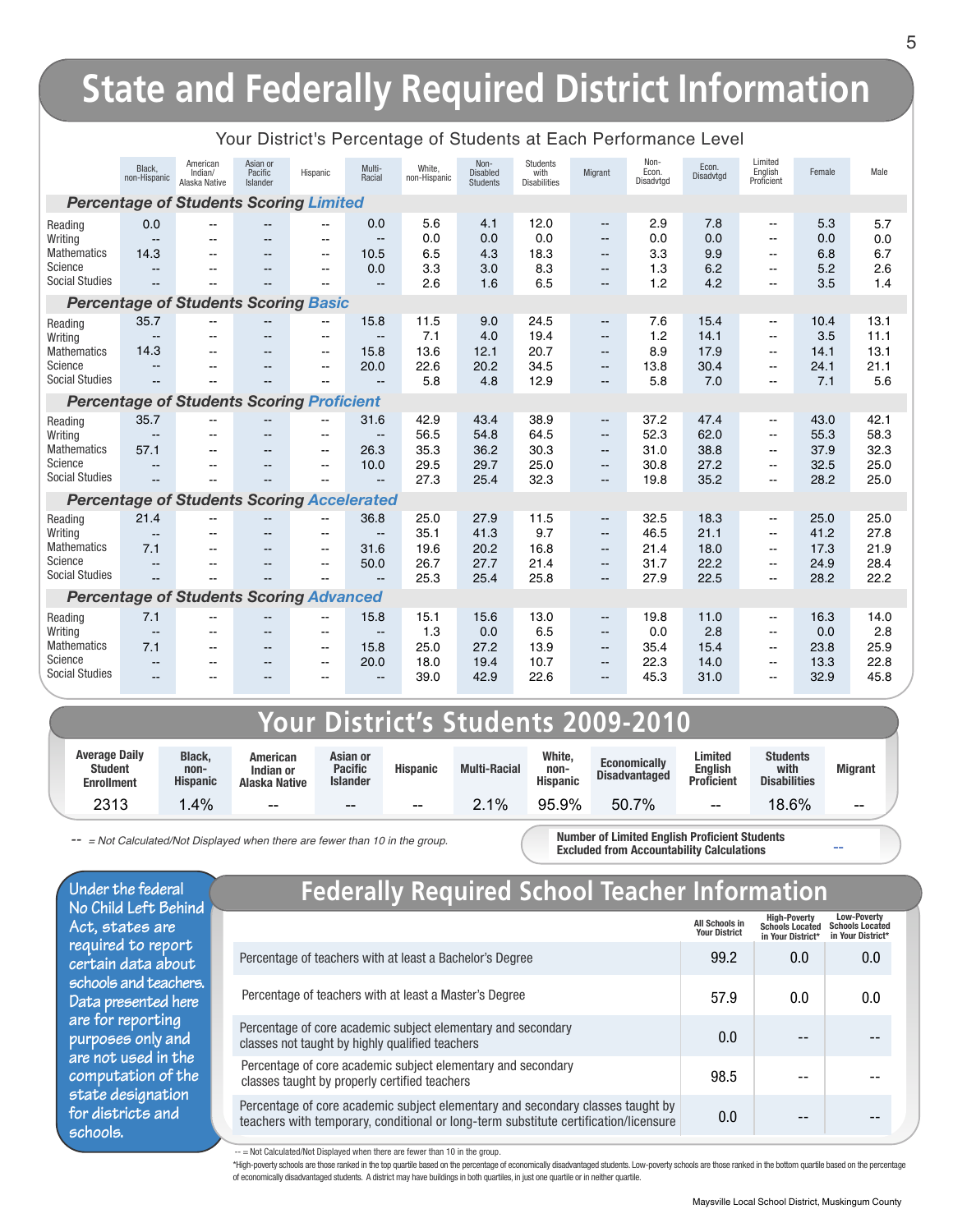## **Schools in** *School Improvement*



### **Name of the School & Years in Improvement**

**Name of Schools Identified for Improvement and Years in Improvement Status**

**Maysville Middle School 2**

**Generally, a school will enter School Improvement (SI) after missing AYP for two consecutive years, and it can exit SI only after meeting AYP for two consecutive years.**

**Every school in SI has to create an improvement plan. If a school in SI receives federal funds, it may have to offer Public School Choice and/or Supplemental Educational Services.**

**Being in SI for three or more years requires more extensive corrective actions and, eventually, restructuring.**

#### **The National Assessment of Educational Progress (NAEP),**

**often referred to as "TheNation's Report Card,"is the only nationally representative and continuing assessment that enables the comparision of performance in Ohio and other states in various subject areas. Schools and students within each state are selected randomly to be a part of the assessment.Not all students in the state orin a particular school take the assessment. Data are reported at the state level only, and there are no individual student or even school summary results. The assessments are conducted in mathematics,reading, science, writing, the arts, civics, economics, geography and U.S. history.**

**To view Ohio's most recent NAEP results, go to:**

**and search for key word "NAEP" http://education.ohio.gov**